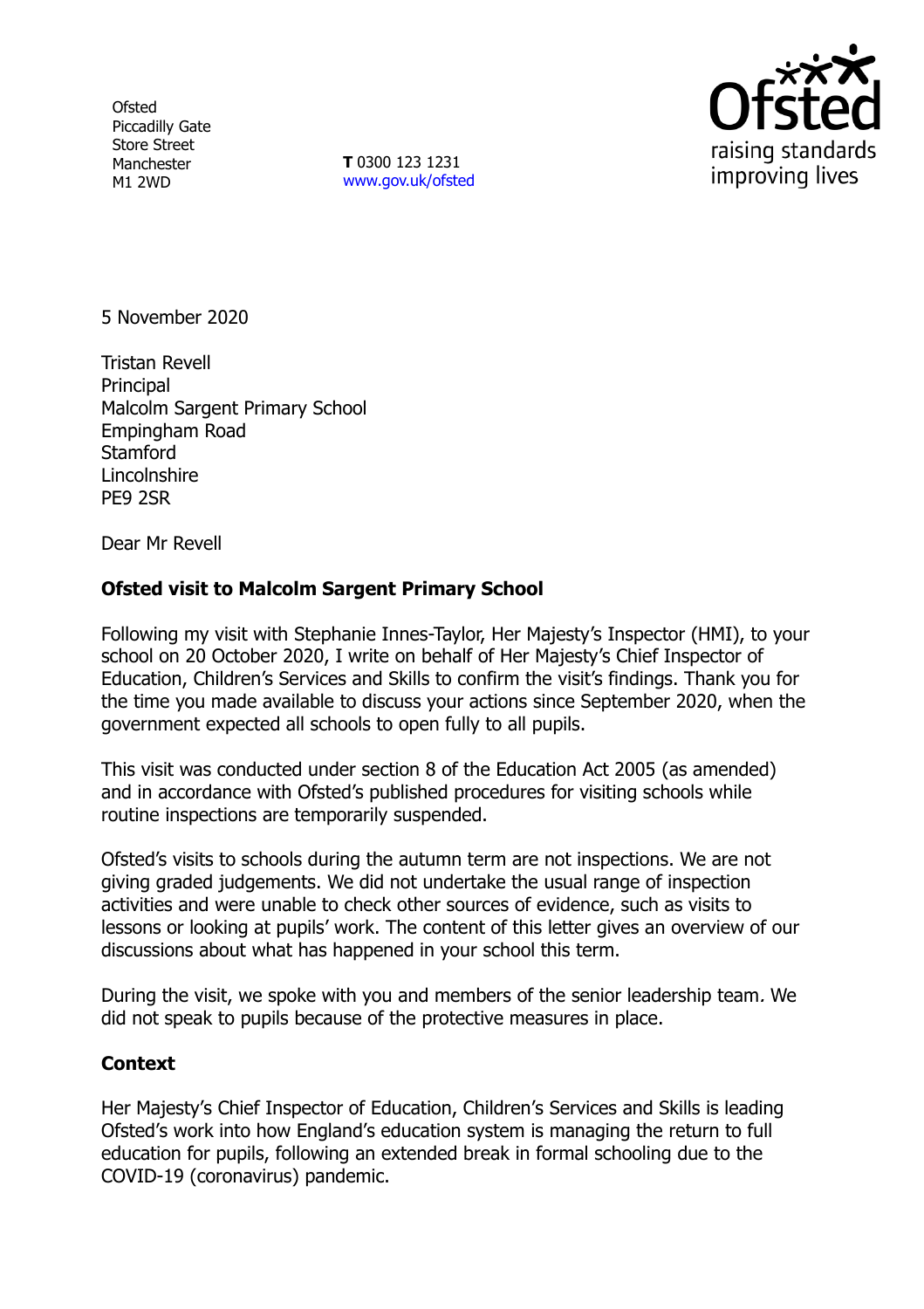

In undertaking this focused work, HMI are visiting a broad range of schools. HMI will visit a sample of:

- approximately 1,200 schools across all Ofsted grades (outstanding, good, requires improvement and inadequate)
- maintained schools, academies and free schools, special schools and centres of alternative provision, including those in cities, and coastal, town or rural communities.

The information from this visit will feed into Ofsted's national reporting so that the insights can be shared with the government and the education sector. We did not find any significant concerns during the visit. In such a case, an inspection report would be published on our website and available to parents and carers.

We did not consider your response to COVID-19 during the spring and summer terms 2020, when the school was not open to all pupils.

## **From this visit, inspectors noted that:**

- The school opened fully to all pupils this academic year from 3 September 2020. All pupils are expected to attend full time.
- Current attendance is in line with that seen at the same time last year.
- Pupils are studying their usual range of subjects. Some extra-curricular clubs and activities are not the same as would normally be the case. Leaders plan that pupils will return fully to the school's normal curriculum before the summer term 2021.
- Teachers have checked what pupils know and remember in all subjects. The majority of pupils, including children in Reception, broadly have the knowledge and understanding that would be expected for this time of the year.
- Leaders are prioritising speech and language development in Reception. They are also focusing on reading, particularly in Years 1 and 2, to ensure that pupils have the phonics knowledge they should have. In Years 3 to 6, staff are focusing on pupils' handwriting and helping them to write longer pieces of work.
- In the wider curriculum, where teachers have identified that pupils' have forgotten some knowledge, staff are providing extra support to help pupils catch up. For practical reasons, staff have made some changes to the order of the content they are teaching in some subjects, such as design and technology, music and computing.
- **Pupils can access the curriculum if they are absent. The online content that** the school provides links closely to lessons taking place in school. Leaders plan